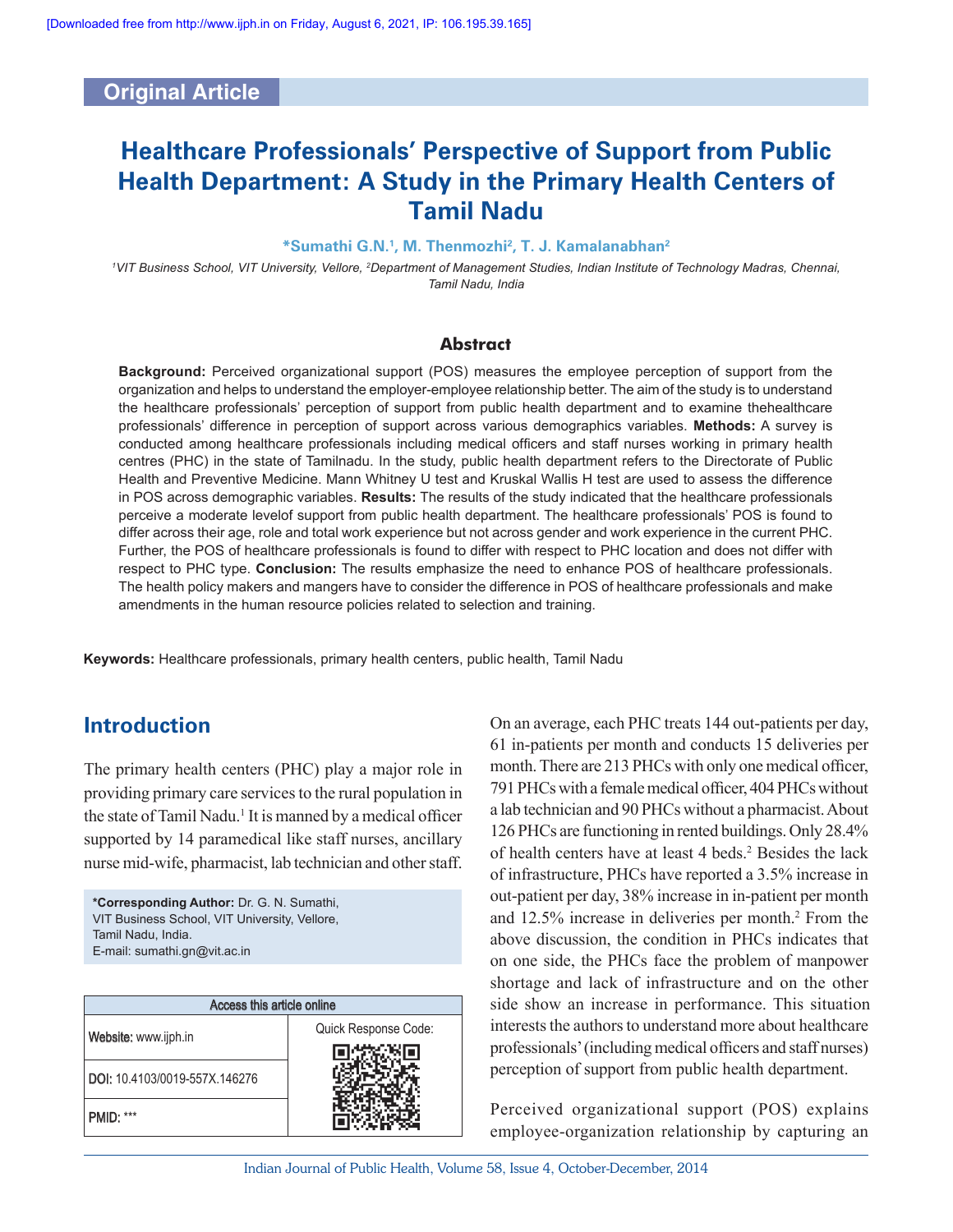employee's perception on the degree to which an organization values his/her contributions and cares for his/her well-being.<sup>3</sup> It has gained more attention of firms in their employee development initiatives. According to Organizational Support Theory (OST), employees attribute human like characteristics to the organization. They view the actions taken by the agents of the organization as the actions of the organization. This personification of the organization gives legal, moral and financial responsibility for the actions of organization's agents. Due to this, employees view favorable or unfavorable treatment of organizational agents as an indication that the organization favors or disfavors them. When employees consider the activities carried by organizational agents as discretionary, they perceive greater organizational support. Such perception results in outcomes that is beneficial both to the employees and to the organization. Previous studies reported a positive relationship of organizational fairness,<sup>4</sup> organizational politics,<sup>5</sup> organizational rewards<sup>6</sup> and job security<sup>7</sup> with POS and negative relationship of role stress with POS.<sup>5</sup> POS of employees is found to be related to employee well-being,<sup>8,9</sup> organizational commitment,<sup>10</sup> organizational identification,<sup>11</sup> job performance<sup>12</sup> and less turnover intention.<sup>5</sup> Though prior studies have attempted to examine these aspects at firm level, the focus of many economies has been on ensuring adequate healthcare, which has very limited empirical literature on these aspects. Moreover, in industries such as healthcare, it is pertinent to understand the support that healthcare professionals need. As the performance of public hospitals services is of great concern both in developed and developing economies, it becomes crucial to identify and understand various factors that would drive healthcare professionals to provide better services for economic growth. Therefore, this study aims to determine the level of POS of healthcare professionals. The study also examines whether there is a difference in perception of support across demographics of healthcare professionals' such as age, gender, role, work experience in the current PHC and total work experience in the medical field and across demographics of PHC such as PHC type and PHC location.

# **Materials and Methods**

### *Ethics approval*

The study was approved by the Health and Family Welfare department of Tamil Nadu.

### *Study design*

The targeted population consists of all medical officers and staff nurses, who are working in PHCs of Tamil Nadu. A stratified sample based on location and designation is used to select healthcare professionals. Out of the total 42 health unit districts (HUDs) in Tamil Nadu, the researcher was permitted to undertake survey in the HUDs of Vellore, Saidapet, Kanchipuram and Tiruvannamalai during the period of September 2010 - May 2011. Under these four HUDs, those PHCs with a minimum of one medical officer and two staff nurses are selected. In all, 86 PHCs met the criteria and are selected for the study. The study includes 25 PHCs out of 37 PHCs from Vellore HUD, 18 PHCs out of 27 PHCs from Saidapet HUD, 14 PHCs out of 28 PHCs from Kanchipuram HUD and 29 PHCs out of 48 PHCs from Tiruvannamalai HUD. Overall, the study covers 19 main PHCs (PHCs located at block head quarters covering 100,000 population and act as referral centers) and 67 additional PHCs (PHCs covering 20,000-30,000 population).

The shorter version of the survey of POS constituting eight items is considered for this study. Here, the organization refers to the Directorate of Public Health and Preventive Medicine (DPH and PM), that is, the public health department. The sample items to measure POS are "the public department values my contribution to its well-being; the public department helps me if I have a problem". All the items on the scale are measured on a 5-point Likert scale.

A survey questionnaire is distributed to medical officers and staff nurses within the respective PHC with only one criterion while selecting the respondents: Respondents need to be associated with the current PHC at least for 6 months. The respondents are requested not to reveal their names anywhere on the questionnaire, in order to ensure the frankness of the responses. The face validity of the scale is checked using experts in the field of human resource management and organizational behavior and field experts like block medical officers and staff nurses. Confirmatory factor analysis is used to test unidimensionality of the scales. Various fit indices such as goodness of fit (GFI), confirmatory factor index (CFI) and Root Mean Square Error of Approximation (RMSEA) are examined to assess fitness of the model. GFI (0.93) and CFI (0.91) values are above 0.9 and RMSEA (0.049) below 0.05 indicates good model fit.<sup>13</sup> The scale is checked for reliability using Cronbach alpha, and the Cronbach alpha value (0.81) is found to be above 0.60, representing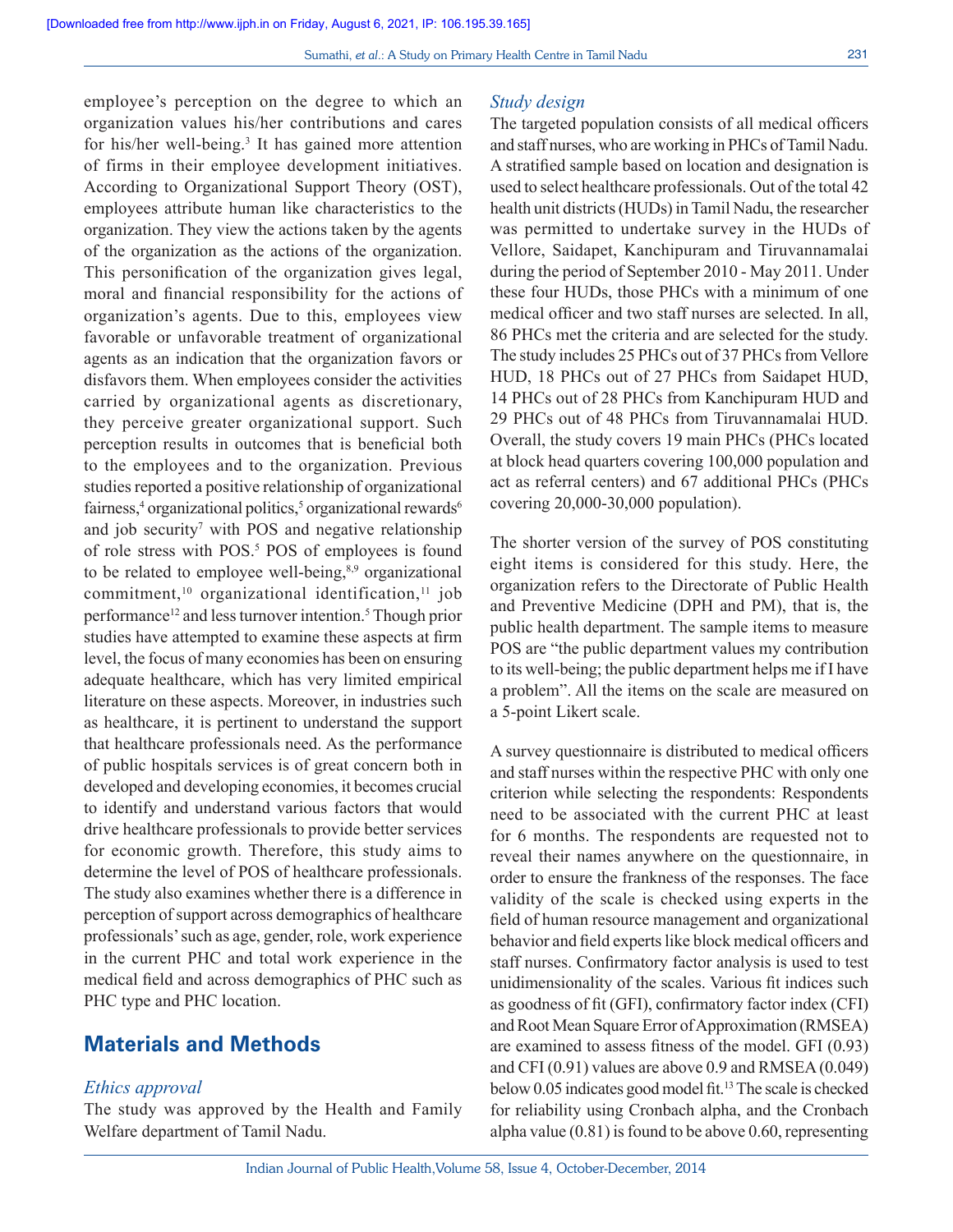the internal consistency of the scale.<sup>14</sup> Thus, the validity and reliability of the scale are established.

The data have been analyzed using SPSS 15.0 (Chicago, IL, USA) (Statistical Package for the Social Sciences) and AMOS 16.0 (AMOS Development Corporation, PA,USA) (Analysis of Moment Structures) software packages. Descriptive statistics is used to measure the level of POS of healthcare professionals. A difference of 2 means was tested by Mann-Whitney U-test and >2 means were judged by Kruskal-Wallis H-test.

# **Results**

The sample constituted 323 healthcare professionals: 130 medical officers (male = 79; female = 51) with an average age of 34 years, work tenure in the current PHC of 2.7 years and total work tenure of 5.8 years and 193 staff nurses with an average age of 25 years, work tenure of 2.1 years in the current PHC and total work tenure of 2.7 years. The following results present the level of POS and difference in POS among healthcare professionals.

### *Level of perceived organizational support and difference in perceived organizational support*

The mean value of POS is  $3.25$  (S = 0.44) and is found to be moderate. The mean values of all the items of POS are found to be average [Table 1]. This indicates that, the healthcare professionals' believe that the public health department is valuing their contribution and considering their well-being, only at a moderate level. The results indicate a clear scope for the public health department to improve on many aspects to gain good reputation from healthcare professionals.

The results indicate that POS is different across healthcare professionals' age, role and total work experience while there is no significant difference in POS between male and female healthcare professionals and work experience in the current PHC. Further, POS of healthcare professionals differ with respect to PHC location and do not differ with respect to PHC type [Table 2].

# **Discussion**

The staff nurses join PHCs after completing Diploma in Nursing and are in the contract period receiving a consolidated pay. After 2 years of service, they have to be regularized into permanent employment. In the contract period, they do not avail any other benefits received by a government employee. Over the years of service in

#### **Table 1: Mean and SD for items of POS**

| <b>Items</b>                                   | <b>Scale</b><br>used | <b>Descriptives</b> |                |      |           |
|------------------------------------------------|----------------------|---------------------|----------------|------|-----------|
|                                                |                      | Minimum             | <b>Maximum</b> | Mean | <b>SD</b> |
| Values my contribution to its<br>well-being    | $1 - 5$              | 1                   | 5              | 3.14 | 0.55      |
| Appreciates any extra effort<br>from me        | $1 - 5$              |                     | 5              | 3.12 | 0.59      |
| Consider my complaints                         | $1-5$                |                     | 5              | 3.07 | 0.67      |
| Cares about my general<br>satisfaction at work | $1 - 5$              |                     | 5              | 3.25 | 0.65      |
| Makes my job as interesting<br>as possible     | $1 - 5$              |                     | 5              | 3.22 | 0.63      |
| Helps me if I have a problem                   | $1 - 5$              |                     | 5              | 3.26 | 0.62      |
| Cares about my well-being                      | $1 - 5$              |                     | 5              | 3.26 | 0.64      |
| Takes pride in my<br>achievements              | $1-5$                |                     | 5              | 3.24 | 0.63      |
| POS                                            |                      |                     |                | 3.25 | 0.44      |

SD - Standard deviation, POS - Perceived organizational support

#### **Table 2: Mean value and difference in POS across healthcare professionals' demographics and organizational demographics**

| Demographic Category<br>variables |                       | Number of<br>respondents | Mean | <b>SD</b> | <b>Significant</b> |
|-----------------------------------|-----------------------|--------------------------|------|-----------|--------------------|
| Age                               | Upto 25 years         | 132                      | 3.19 | 0.45      | 0.004              |
|                                   | $25-30$ years         | 64                       | 3.22 | 0.43      |                    |
|                                   | 30-35 years           | 90                       | 3.33 | 0.44      |                    |
|                                   | More than 35<br>years | 37                       | 3.43 | 0.48      |                    |
| Gender                            | Male                  | 81                       | 3.33 | 0.46      | 0.066              |
|                                   | Female                | 242                      | 3.23 | 0.43      |                    |
| Role                              | Medical officer       | 130                      | 3.32 | 0.44      | 0.006              |
|                                   | Staff nurse           | 193                      | 3.19 | 0.42      |                    |
| Work                              | $<$ 2 years           | 196                      | 3.23 | 0.43      | 0.347              |
| experience in                     | 2-4 years             | 89                       | 3.30 | 0.43      |                    |
| the current<br>PHC                | Above 4 years         | 38                       | 3.26 | 0.48      |                    |
| <b>Total work</b>                 | $<$ 2 years           | 137                      | 3.17 | 0.43      | 0.022              |
| experience                        | 2-4 years             | 80                       | 3.28 | 0.43      |                    |
|                                   | Above 4 years         | 106                      | 3.33 | 0.44      |                    |
| PHC type                          | Main PHC              | 89                       | 3.24 | 0.40      | 0.233              |
|                                   | <b>Additional PHC</b> | 234                      | 3.25 | 0.45      |                    |
| <b>PHC</b> location               | <b>Vellore HUD</b>    | 105                      | 3.27 | 0.49      | 0.047              |
|                                   | Saidapet HUD          | 73                       | 3.27 | 0.39      |                    |
|                                   | Kanchipuram HUD       | 47                       | 3.38 | 0.40      |                    |
|                                   | Tiruvannamalai<br>HUD | 98                       | 3.16 | 0.42      |                    |

POS - Perceived organizational support, SD - Standard deviation, PHC - Primary health centres, HUD - Health unit districts

PHCs, medical officers and staff nurses possess better understanding of the functioning of the department and have become part of the system. Thus, in this study healthcare professionals' rating of POS differs with respect to age, role and total work experience.

The results of this study is similar to that of Amason and Allen's<sup>15</sup> where POS did not differ between male and female employees working in large university and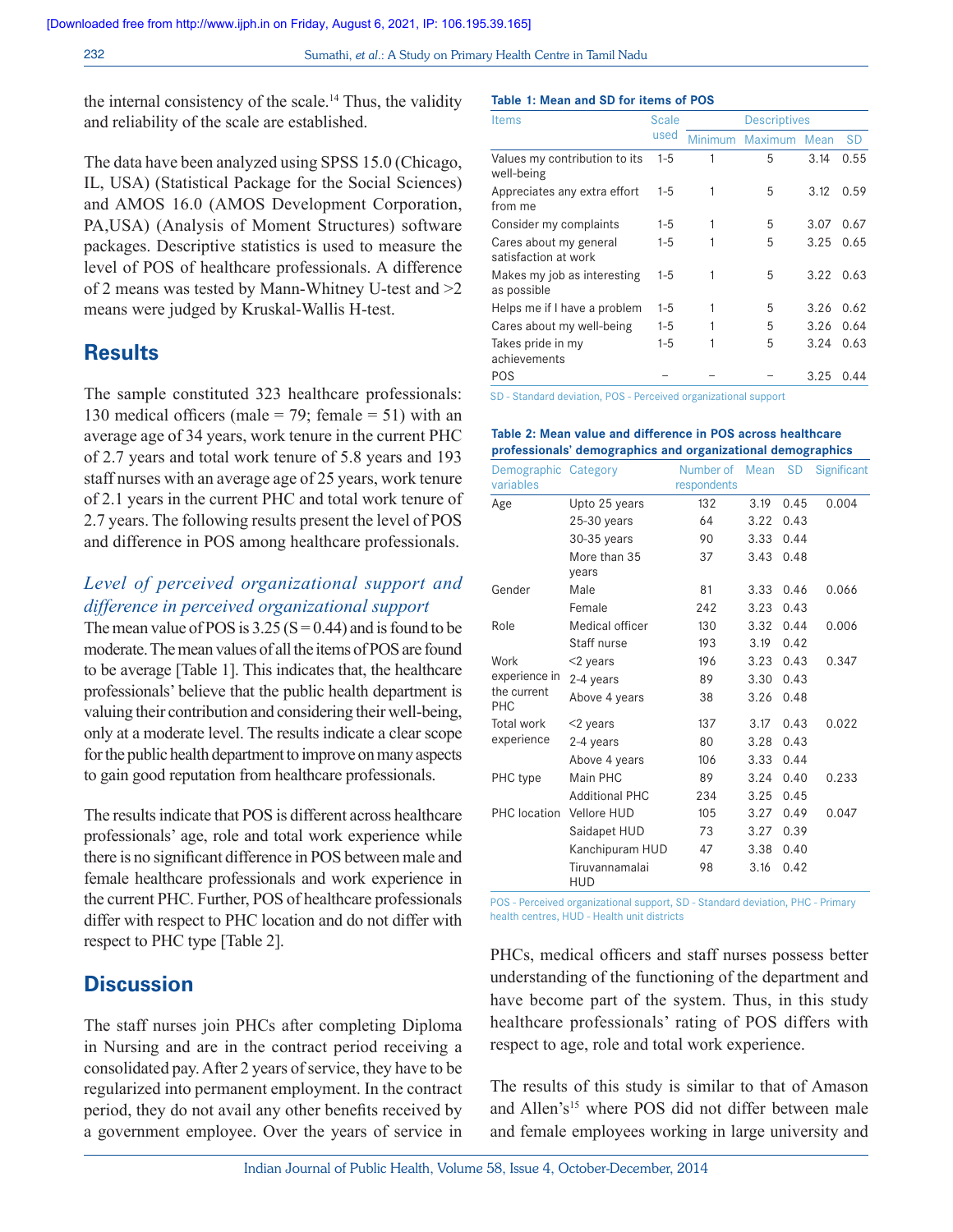engineering firms in contrast to the results of Hutchings et al.<sup>16</sup> and Rhoades and Eisenberger,<sup>17</sup> where male employees show a higher level of POS compared to female employees. In the study of Allen *et al.*<sup>18</sup> administrators are found to report higher POS than professional staffs. Similar to the results of Rhoades and Eisenberger<sup>17</sup> and Rabl, $^{19}$  this study reported the positive relationship between age of healthcare professionals and POS. The meta-analysis by Rhoades and Eisenberger, $17$  and the result of Wayne *et al*. <sup>20</sup> showed a positive relationship between tenure and POS.

The POS of healthcare professionals differed significantly between PHC locations and does not differed between PHC types. The POS of healthcare professionals in Kanchipuram HUD is found to be higher than POS of healthcare professionals working in other three HUDs. This result could be explained using OST. Healthcare professionals consider the treatment from the deputy director of respective HUD as the treatment from the public health department. When they perceive greater support from the deputy director, they perceive greater support from the public health department. The results of Eisenberger and Stinglhamber,<sup>21</sup> indicated that level POS vary within the same organization over time in response to the treatment by the organization. The healthcare professionals working in main PHCs and in additional PHCs did not show any difference in POS because they are governed by the same supervisor.

# **Conclusion**

As previous studies indicated the outcomes of POS as organizational commitment, job performance, job satisfaction, job involvement and employee well-being, 10,11,22 it is of great concern to improve POS of employees. Improvement in POS would strengthen the relationship between employee and his/her organization. The results of this study indicated that the healthcare professionals' perceived the support from the public health department only at a moderate level. Also, their POS differed across age, role and total work experience and PHC location, and did not differ across gender, work experience in the current PHC and PHC type. Therefore, the health policy-makers and managers have to take necessary steps to enhance healthcare professionals' POS. In addition, they have to consider the difference in POS of healthcare professionals across age, designation experience and PHC location and accordingly make amendments in the human resource policies related to selection and training. Thus, the public health approach is strengthened through human resource development.<sup>23</sup> It is recommended that future research focus on the measures to enhance POS by considering organizational level factors and individual level factors.

# **Acknowledgments**

We thank the Government of Tamil Nadu for permitting us to conduct a survey in the districts of Tamil Nadu.

### **References**

- 1. Gupta MD, Desikachari BR, Shukla R, Somanathan TV, Padmanaban P, Datta KK. How might India's public health systems be strengthened? Lessons from Tamil Nadu. Econ Polit Wkly 2010;45:47-60.
- 2. Government of Tamil Nadu. Policy note on health and family welfare. Demand No.19, health and family welfare department; 2012. Available from: http://www.tn.gov.in/ policynotes/pdf/health\_family\_welfare.pdf. [Last cited on 2012 Dec 15].
- 3. Eisenberger R, Huntington R, Hutchison S, Sowa D. Perceived organizational support. J Appl Psychol 1986;71:500-7.
- 4. Kurtessis JN, Ford MT, Buffardi LC, Stewart KA. Perceived organizational support: An updated meta-analytic review. Poster Presented at the 24<sup>th</sup> Annual Meeting of the Society for Industrial and Organizational Psychology. New Orleans; 2009.
- 5. Hochwarter WA, Kacmar C, Perrewe PL, Johnson D. Perceived organizational support as a mediator of the relationship between politics perceptions and work outcomes. J Vocat Behav 2003;63:438-56.
- 6. Allen DG, Shore LM, Griffeth RW. The role of perceived organizational support and supportive human resource practices in the turnover process. J Manag 2003;29:99-118.
- 7. Richardson HA, Yang J, Vandenberg RJ, DeJoy DM, Wilson MG. Perceived organizational support's role in stressorstrain relationship. J Manag Psychol 2008;23:789-810.
- 8. Riggle RJ, Edmondson DR, Hansen JD. A meta-analysis of the relationship between perceived organizational support and job outcomes: 20 years of research. J Bus Res 2009;62:1027-30.
- 9. Panaccio A, Vandenberghe C. Perceived organizational support, organizational commitment and well-being: A longitudinal study. J Vocat Behav 2009;75:224-36.
- 10. Tansky JW, Cohen DJ. The relationship between organizational support, employee development and organizational commitment: An empirical study. Hum Resour Dev Quart 2001;12:285-300.
- 11. Sluss DM, Klimchak M, Holmes JJ. Perceived organizational support as a mediator between relational exchange and organizational identification. J Vocat Behav 2008;73:457-64.
- 12. Agsari A, Silong AD, Ahmad A, Samah BA. The relationship between leader-member exchange, organizational inflexibility, perceived organizational support, interactional justice and organizational citizenship behavior. Afr J Bus Manag 2008;2:138-45.